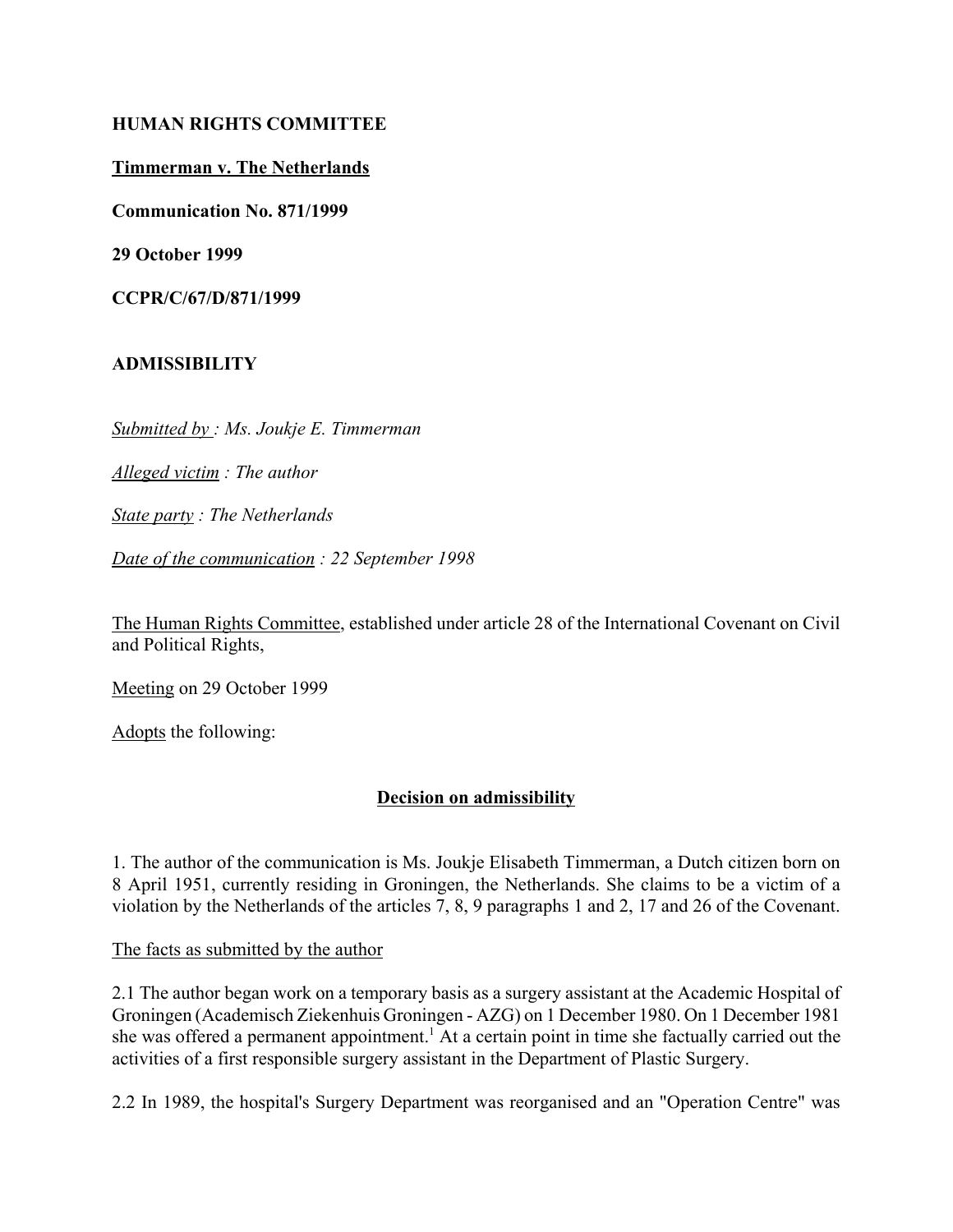created. Surgery assistants were supposed to be flexible and able to perform surgery tasks in different Surgery Departments; there was a so-called 'circulation duty'. The author was offered the function of surgery assistant on 1 September 1989, starting in September 1990. She accepted the position on the condition that her salary scale would be raised, a request she had already submitted in January 1988. She had made this request, because she felt that her additional co-ordinating activities at that moment entitled her to the higher salary scale.

2.3 At first, the AZG refused to reconsider the author's salary scale, but after a Court order (Ambtenarengerecht) of 15 February 1991 it raised the author's salary scale from B07 to B08, and awarded a one-time payment of 2,500 guilders. This was made known by the AZG to the author by letter of 10 July 1991.

2.4 The author had fallen ill from the date she was supposed to start her new function (September 1990), and she did not appear at work. Eventually, the AZG was informed by a physician that the author could gradually return to her normal work. When the author returned to work, she was still not satisfied with her salary scale, the function name, the circulation duty and the specific tasks she was requested to perform. Several talks between the author and the responsible persons of the Centre took place, but the author only wanted a reconsideration of her salary scale, function name and circulation duty.

2.5 After a few letters of reminder to the AZG with this request of reconsideration, the author set a time limit of two weeks for a response. When the AZG did not respond within the time set by the author, she submitted her case on 14 January 1992 to the District Court of Groningen (Arrondissementsrechtbank Groningen), relying on the failure of the AZG to respond to her request. This Court ruled on 3 February 1995 that the time period of two weeks (set by the author) was too short, and that the AZG had in fact reacted within reasonable time. The AZG responded that it would maintain its previous position, as worded in the letter of 10 July 1991.

2.6 On 28 April 1993 the author had received a letter of dismissal from the AZG, which she also contested in the above-mentioned case. However, the Court ruled that this dismissal by the AZG was lawful. The author appealed the decision to the Central Board of Appeal (Centrale Raad van Beroep). The Board, the last judicial resort, confirmed the ruling of the District Court.

2.7 The author complained to the European Commission on Human Rights. On 4 July 1997, the Commission rejected her application as inadmissible.

# The complaint

3. The author claims: 1) that there was "unequal remuneration and unequal treatment in respect of work of equal value", which allegedly constitutes a violation of article 26 of the Covenant; 2) that the policy of 'circulation duty' was discriminatory, because it was only applied to her; 3) that the means employed by the AZG to "deteriorate the author's legal status as an employee of the AZG, *i.e.* fraud, forgery, blackmail and threat, constitute a violation of article 17"; 4) a violation of articles 8 and 9, because when she returned to the AZG after her illness, she was required to work in conditions that amounted to forced labour and a deprivation of her liberty; 5) that the policy of the AZG was applied to "get rid of the her", and ultimately constituted a form of torture, a violation of